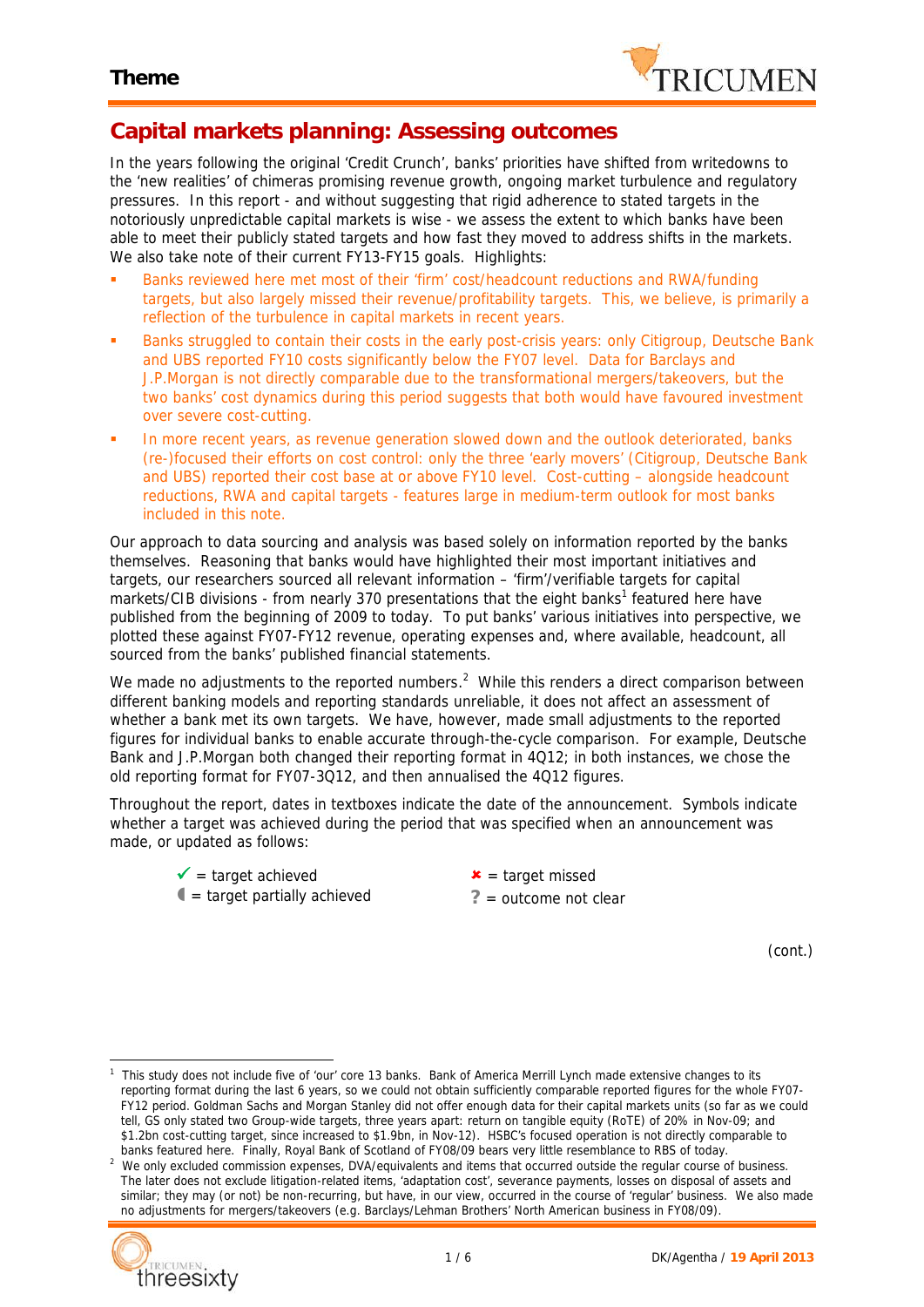

## **Barclays**

The relevant - i.e. post-Lehman - targets all cover the period from FY13 and beyond, so it is at best difficult to comment on the progress so far. That said, the targets seem realistic – if rather modest on the cost side! – and we expect BARC will meet most, if not all, of them.



*Source: Barclays, Tricumen analysis. Notes: (1) Revenue excludes own credit items. (2) Expenses include amortisation of intangible assets.*

## **BNP Paribas**

Among the peer group featured here, BNPP CIB was easily the quickest in adjusting its cost base to revenues in the early post-Crunch years. From FY09, BNPP has continiously cut costs without announcing specific targets; the targets that were announced related to revenue growth, RWA, and funding; all were met.

In 2013, CIB will focus on revenues (CIB + Investment Solutions), especially in APAC.





*Source: BNPP, Tricumen analysis. Note: Revenues include the impact of losses from sovereign bond sales.*

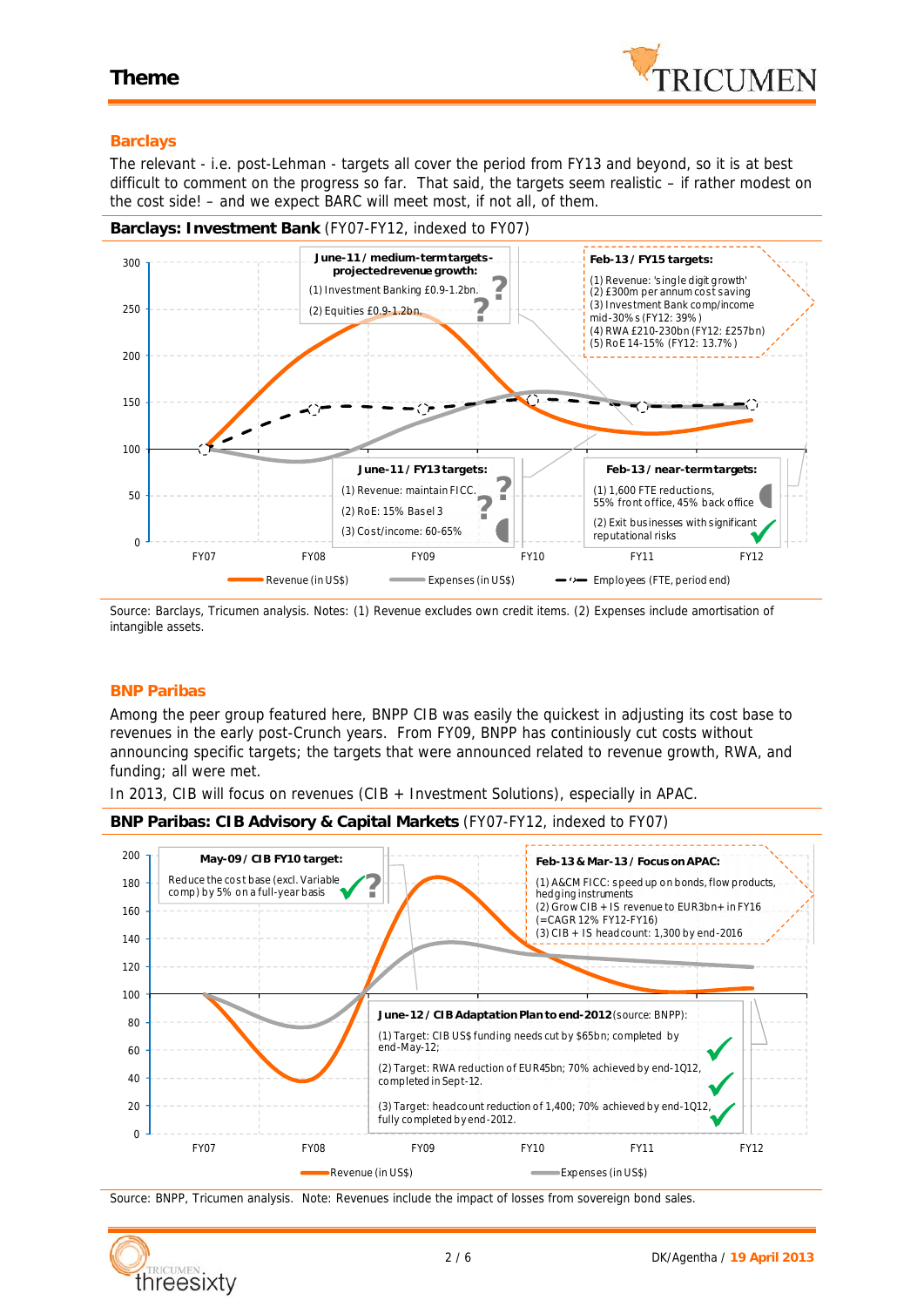

## **Citigroup**

The bank favours 'efficiency' over a narrower cost- and/or revenue-specific targets. Looking ahead, the bank's key challenge will be producing revenues from investments and repositioning programmes undertaken in 2011 and 2012.



**Citigroup: ICG Securities & Banking** (FY07-FY12, indexed to FY07)

*Source: Citigroup, Tricumen analysis. Note: FY08 data is shown as reported in the Citigroupcorp ICG structure, i.e. excludes Citigroup Holdings.*

## **Credit Suisse**

One of the more dynamic revenue performers, CS Investment Bank has historically struggled with controlling costs. We say 'historically', because the bank met its CHF2bn cost-cutting target (first announced in Sept-11) 18 months ahead of the schedule.

CS IB's '2013 and beyond' plans include further cost-cutting; but the emphasis is on profitability – FICC RoE target of 15%+, growing the business in Americas, and restructuring of EMEA and APAC.





*Source: Credit Suisse, Tricumen analysis. Note: Expenses exclude commission expenses and provisions for credit losses.*

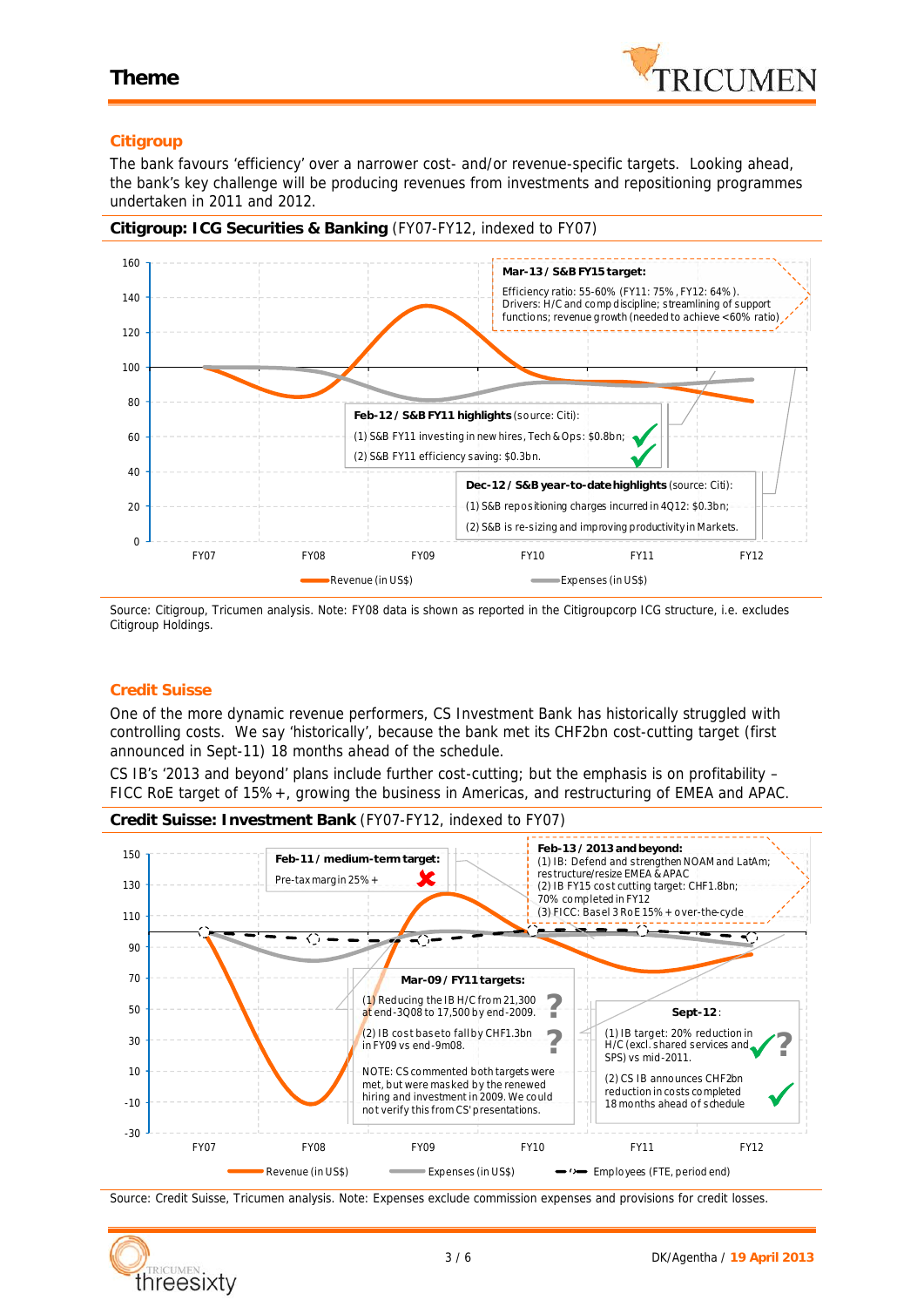

## **Deutsche Bank**

Throughout 2009 and 2010, DBK CIB's presentations barely mentioned cost control. By Mar-11, however, costs became a 'top priority', and the bank met most, if not all, of its cost and headcount reduction targets for FY11 and FY12.



*Source: Deutsche Bank, Tricumen analysis. Notes: (1) Revenue and Expenses presented in the pre-4Q12 reorganisation format; 4Q12 estimated, other as reported. (2) Expenses exclude provision for credit losses and policyholder benefits & claims.*

#### **J.P.Morgan**

Prior to the re-org and the subsequent adoption of the CIB reporting format (from 4Q12), the bank announced very few firm targets - and that was as far back as Feb-10. Thus far, JPM is on-target to meet its stated medium-term/FY15 RoE and revenue targets.

**J.P.Morgan: Investment Bank** (FY07-FY12, indexed to FY07)



*Source: JPM, Tricumen analysis. Notes: Results for 2008 include 7 months of JPM + Bear Stearns results and 5 months of heritage JPM results. 2007 reflects heritage JPMorgan Chase & Co.'s results only. All data is presented in pre-4Q12 Investment Bank format; the 4Q12 (which was reported in the new CIB format) was estimated by Tricumen.*

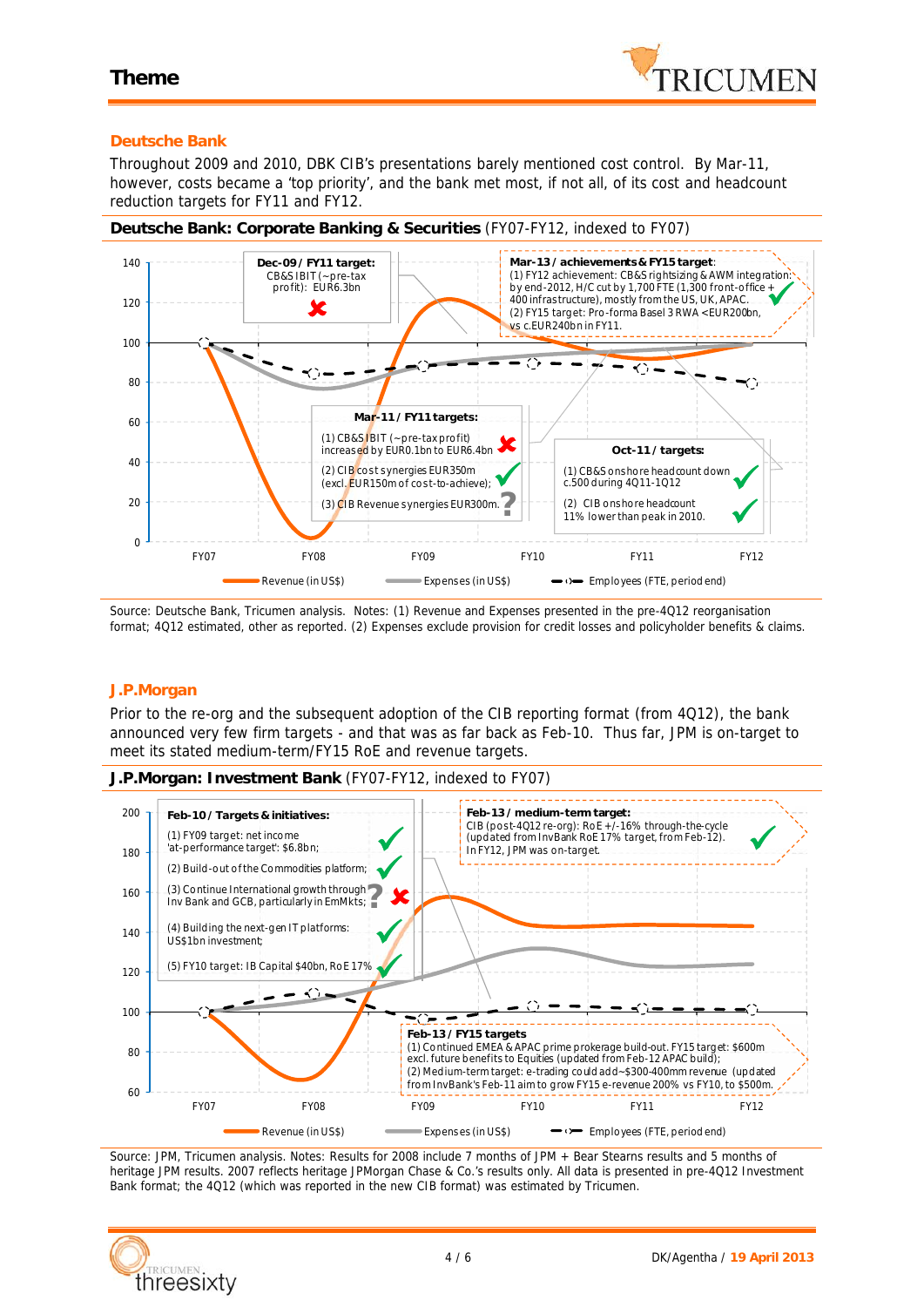

## **Societe Generale**

Thus far, SG CIB has failed to meet the majority of its profit-and-loss targets, and has proved very slow in matching costs to its somewhat volatile revenues. The bank has, however, exceeded its capital, RWA and liquidity targets, and seems likely to meet its FY13 goals too.

**Societe Generale: Corporate & Investment Banking** (FY07-FY12, indexed to FY07)



*Source: SG, Tricumen analysis. Notes: (1) Revenue and expenses include CIB Core Activities and Legacy Assets. (2) Revenue includes net discount on loan sales. (3) Expenses include restructuring charges. (4) Headcount is end-of period, excludes temporary staff.*

## **UBS**

Perhaps uniquely among its peers, UBS met or exceeded every one of its cost and headcount target from early 2009 to early 2012; but it has also - thus far - missed its medium-term revenue targets. The new era began in Oct-12, when the Investment Bank restructured its FICC division: the new profitability and RWA targets, first announced in Nov-12 and updated in Mar-13, seem attainable.



*Source: UBS, Tricumen analysis. Notes: (1) Revenue indexed to 2006, due to losses in FY07 and FY08; (2) Revenue includes credit loss expense/recovery and unauthorised trading incident (FY11); (3) Expenses include services to/from other business divisions, exclude impairment of goodwill (FY12).*